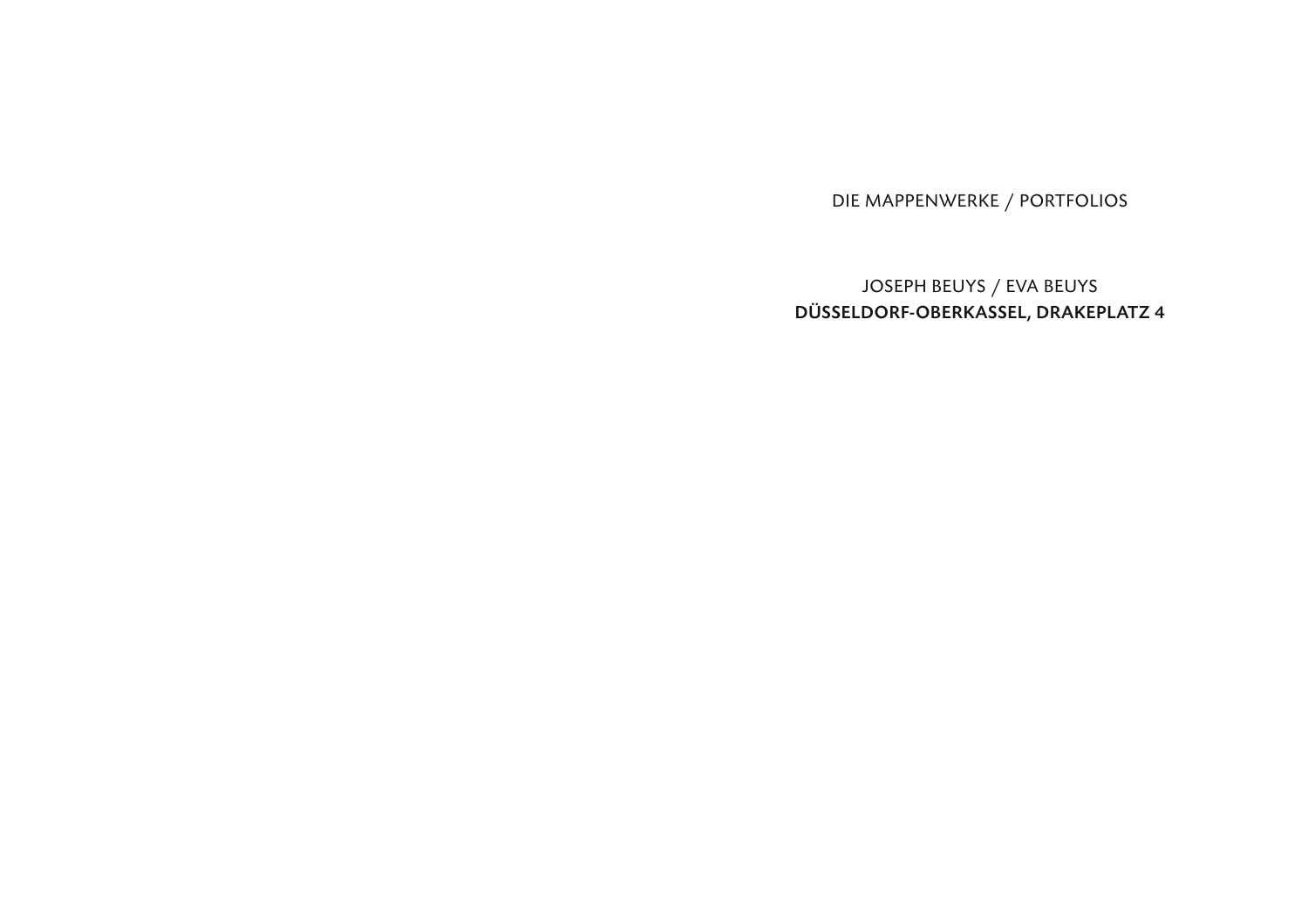































Portfolio mit 63 Originalphotographien von

Photographin signiert, nummeriert und gestempelt. Die Auflage ist auf sechs Exemplare und zwei AP limitiert.



Eva Beuys aus den Jahren 1961 bis 1975. Silbergelatine-Abzüge von den Original-Glasnegativen auf Barytpapier im Format 61 cm x 49 cm. Abzüge wurden von Robin Rehm in München zwischen 2016 und 2020 angefertigt und von der of 6 plus 2 artist's proofs contains 63 photographs taken by Eva Beuys from 1961 to 1975. Silver gelatine prints on baryta paper from the original glass negatives were made by Robin Rehm in Munich in 2016 − 2020.

Size of prints: 61 x 49 cm

Preis auf Anfrage Price upon request The prints are stamped, signed and numbered by Eva Beuys